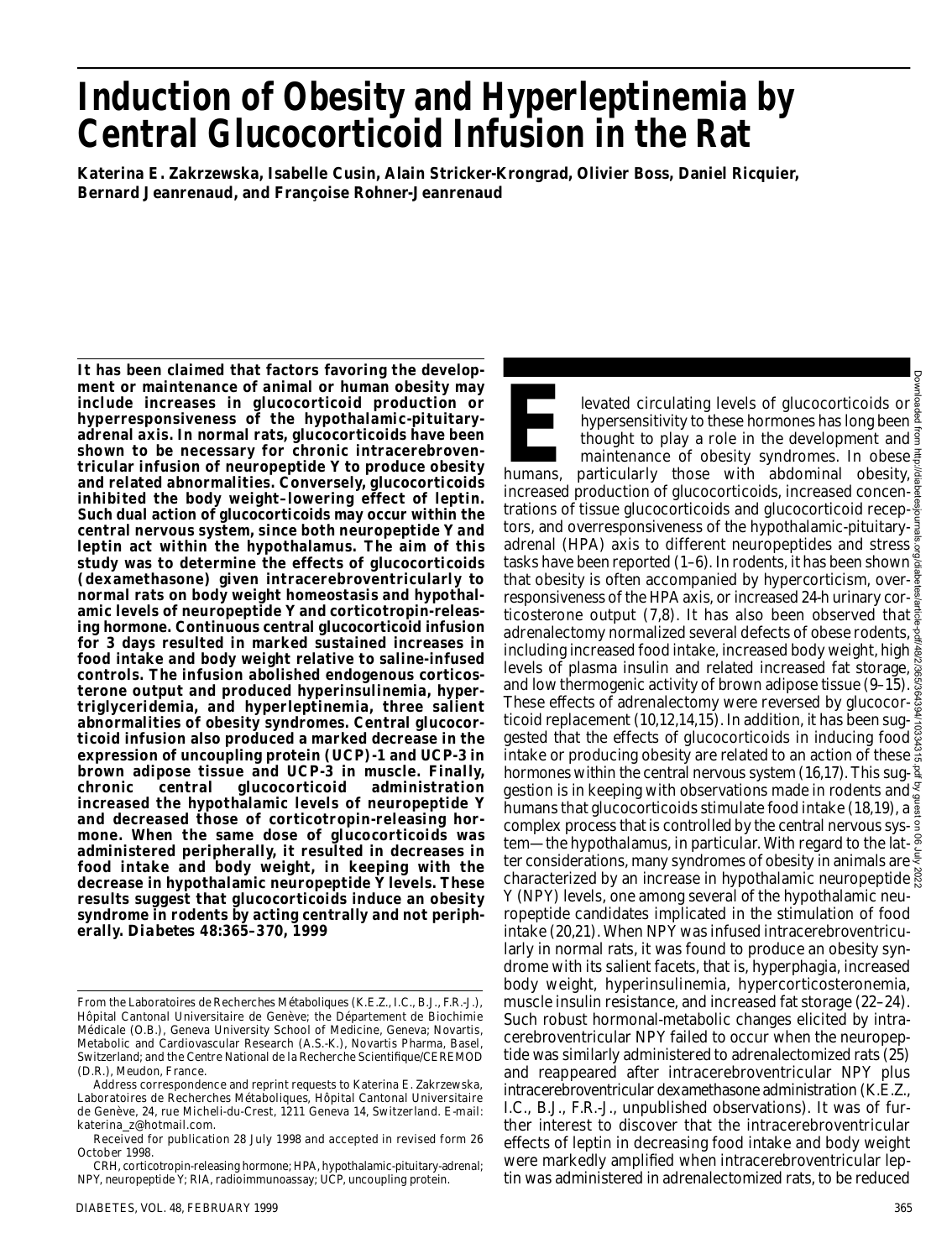again by glucocorticoid replacement (26). Overall, these observations further suggested that glucocorticoids may exert a central effect in influencing body weight homeostasis.

The effect of intracerebroventricular leptin administration in decreasing food intake and body weight of normal rats has been reported to be caused by at least a decreased hypothalamic NPYergic activity (27–29), together with an increased hypothalamic corticotropin-releasing hormone (CRH) content (29–31). Thus it was hypothesized that glucocorticoids' effects on body weight homeostasis could be elicited centrally, implicating changes opposite to those of leptin on the neuropeptides just mentioned.

In the present studies, therefore, we examined the hypothesis that several days' intracerebroventricular administration of the synthetic glucocorticoid, dexamethasone, might change body weight homeostasis, and that it might do so by altering the relative levels of hypothalamic NPY and CRH. To ensure that the observed effects of glucocorticoids were central and not peripheral (from potential leakage into the periphery), dexamethasone was also infused peripherally, and some of the consequences on body weight homeostasis and the status of hypothalamic neuropeptides were determined.

## **RESEARCH DESIGN AND METHODS**

Animals. Normal rats of the Zucker strain (*FalFa*), bred in our animal quarter, weighing 200–220 g were housed individually under conditions of controlled temperature (23°C) and illumination (7:00 A.M. to 7:00 P.M.). They were allowed ad libitum access to a standard laboratory food (Provimi Lacta, Cossonay, Switzerland) and tap water.

**Placement of intracerebroventricular cannulas.**At 10–11 weeks of age, rats were anesthetized with intramuscular ketamin and xylazine at 45 and 9 mg/kg, respectively (Parke-Davis, Baar, and Bayer Leverkusen, Switzerland) for the placement of a cannula in the right lateral cerebral ventricle (32). They recovered for 1 week, during which time they were handled daily and habituated to the blood sampling procedure. Several days before the experiments, the drinking response to the intracerebroventricular injection of angiotensin II (25 ng in 5 µl phosphate-buffered saline) (Novabiochem, Laüfelfingen, Switzerland) was measured to confirm correct placement of the intracerebroventricular cannula (33). Only those rats that drank 8 ml or more water in the 30 min after injection were used for further studies (~90% of the animals).

**Infusion of synthetic glucocorticoid.** Because we are unable to include corticosterone in minipumps, dexamethasone was used instead; moreover, dexamethasone binds with a higher affinity than corticosterone to type II glucocorticoid receptors known to be implicated in ingestive behavior (34,35). Dexamethasone diluted in isotonic saline (5 µg/day) or isotonic saline alone (control animals) was infused intracerebroventricularly for 3 days via a subcutaneously placed osmotic minipump (model 2001; Alza, Palo Alto, CA) (32). In another group of rats, the same dose of dexamethasone (5 µg/day), or saline for controls, was infused intraperitoneally to discriminate between central and peripheral effects of the hormone.

**Measurements and tissue sampling.** During intracerebroventricular infusions, food intake and body weight were measured daily and 200-µl blood samples were collected from the tip of the tail into EDTA-coated tubes at 9:00 A.M. each day, 90 min after removal of food from cages. Plasma was stored at -20°C until used for measurements of leptin levels. At the end of the 3rd experimental day, rats were killed by decapitation, trunk blood was taken, and plasma was stored at –20°C until further analysis. Interscapular brown adipose tissue, inguinal white adipose tissue, and quadriceps muscle were removed, freeze-clamped in liquid nitrogen, and stored at –70°C for subsequent measurements. Brains were also quickly removed and frozen on a freezing table. For NPY quantification, serial sections were cut and hypothalamic nuclei microdissected as previously described (36). In another group of rats used for CRH measurements, mediobasal hypothalami were dissected from a frontal brain slice cut between the middle of the optic chiasm and the mammillary bodies. The block extended laterally to the perihypothalamic sulcus and superiorly to the anterior commissure. After tissue preparation, both NPY and CRH contents were measured by radioimmunoassay (RIA), as previously reported (36,37). Plasma insulin and corticosterone levels were measured by RIA (38,39). Plasma leptin levels were measured by RIA, using a commercial kit (Linco Research, St. Louis, MO). Plasma triglyceride and glucose concentrations were determined using kits from bioMérieux (Marcy-l'Etoile, France) and Boehringer Mannheim (Mannheim, Germany), respectively.

Most parameters mentioned above were measured in intraperitoneal dexamethasone-infused rats and the respective controls at the end of a 3-day experimental period.

**Uncoupling protein expression.**In other groups of animals and at the end of a 3-day intracerebroventricular infusion of dexamethasone or vehicle, different tissues were removed and Northern blot analysis of uncoupling protein (UCP)-1, UCP-2, and UCP-3 was carried out as described previously, using probes defined elsewhere (40). Ratios of UCP to  $\beta$ -actin mRNA levels were used throughout.

**Statistical analysis.** For daily measurements of changes in food intake, body weight, and plasma leptin levels, we used one-way analysis of variance for repeated measures followed by multiple Bonferroni comparisons. For the rest of the results, we used the two-tailed Student's *t* test for unpaired data. Values of  $P < 0.05$  were accepted as statistically significant.

#### **RESULTS**

The intracerebroventricular infusion of dexamethasone for 3 days in normal rats resulted in a marked and sustained increase in food intake relative to vehicle-infused control animals (Fig. 1), accompanied by about 15 g body weight gain at the end of the experimental period, compared with a value of about 5 g for control rats (Fig. 1).

We then measured plasma hormones and substrates in intracerebroventricular dexamethasone-treated rats and their respective controls. In the intracerebroventricular dexamethasone-infused group, plasma corticosterone levels were barely detectable, while those of insulin were three times higher than in controls (Fig. 2). In addition, in the intracerebroventricular dexamethasone-infused rats, plasma leptin levels started to rise from the 1st experimental day onward, while they remained low and stable in control animals (Fig. 3). At the end of the experimental period, no intergroup difference in blood glucose levels was detected  $(6.4 \pm 1)$ 0.2 and 6.5  $\pm$  0.3 mmol/l for vehicle- and dexamethasoneinfused rats, respectively), but triglyceridemia was much higher in the intracerebroventricular dexamethasone-infused than in vehicle-infused rats (Fig. 4).

Some of the tissues containing uncoupling proteins were investigated. In brown adipose tissue, it was observed that the expression of UCP-1 and UCP-3 was markedly decreased in



**FIG. 1. Effect of a 3-day intracerebroventricular dexamethasone infusion on food intake (***A***) and change in body weight (***B***) in normal rats. Treated rats were infused with 5 µg/day dexamethasone ( ) and controls with isotonic saline ( ). Data are means ± SE of 10 animals per group. Statistical analysis was performed using one-way analysis of variance followed by multiple Bonferroni comparisons. \****P* **< 0.05 vs. respective vehicle-infused controls.**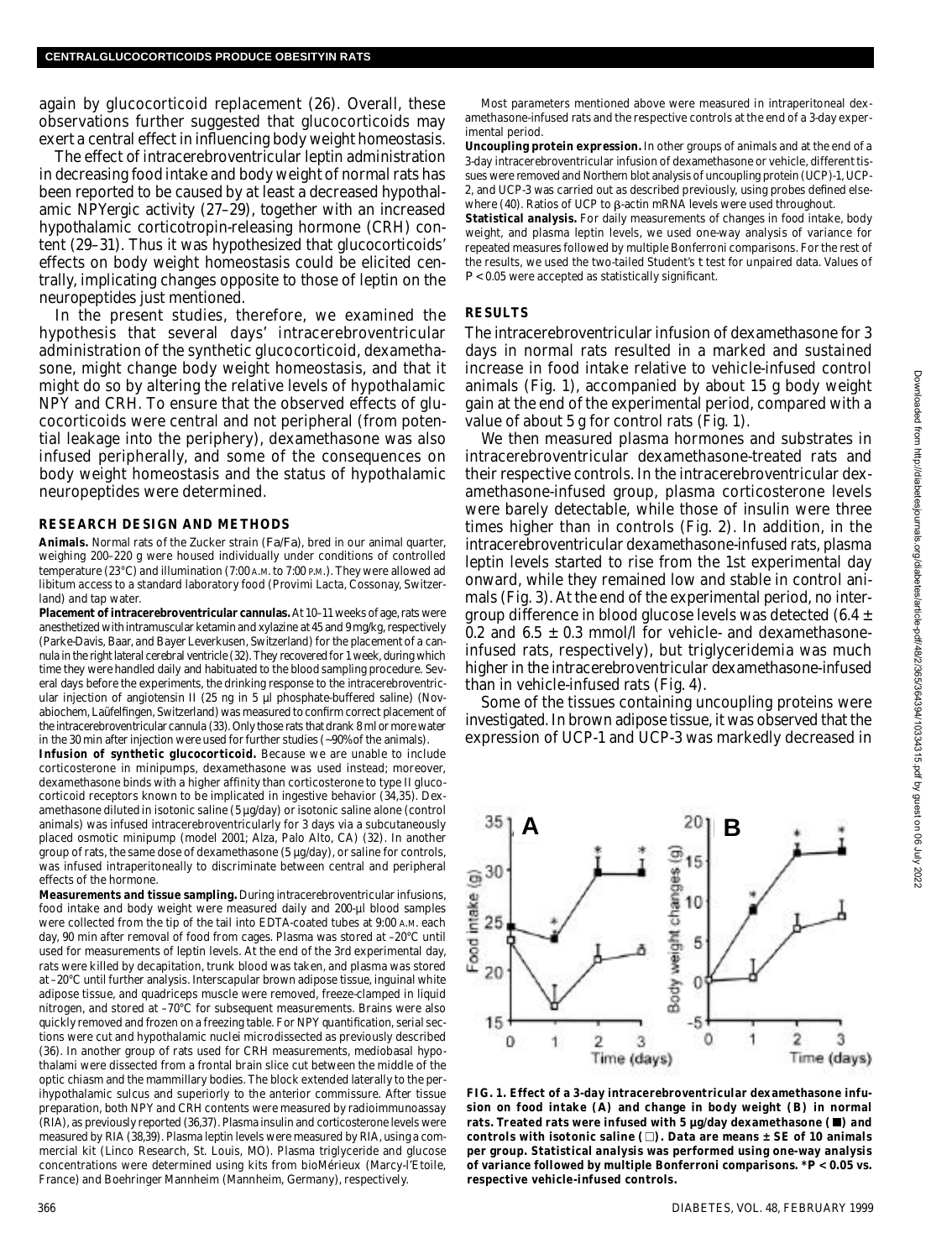

**FIG. 2. Effect of a 3-day intracerebroventricular dexamethasone infusion on plasma corticosterone levels (***A***) and plasma insulin levels (***B***) in normal rats. Treated rats were infused with 5 µg/day dexamethasone ( ) and controls with isotonic saline ( ). Data are means ± SE of 10 animals per group. Statistical analysis was performed using two-tailed** Student's *t* test for unpaired data.  $*P < 0.05$  vs. respective vehicle**infused controls.**

the intracerebroventricular dexamethasone-infused animals compared with the vehicle-infused animals (Fig. 5), and that a similar decrease was observed for the expression of mus-







**FIG. 4. Effect of a 3-day intracerebroventricular dexamethasone infusion on plasma triglyceride levels in normal rats. Treated rats were infused with 5 µg/day dexamethasone ( ) and controls with isotonic saline ( ). Data are means ± SE of 10 animals per group. Statistical analysis was performed using two-tailed Student's** *t* **test for unpaired data. \****P* **< 0.05 vs. respective vehicle-infused controls.**

cle (red quadriceps) UCP-3 (Fig. 6), while no change in the  $\frac{3}{5}$ expression of white adipose tissue UCP-2 was recorded (data not shown).

We studied aspects of the hypothalamic neuropeptide status at the end of the experimental period by measuring the amounts of CRH and NPY in the whole hypothalamus and the  $\frac{8}{5}$ arcuate nucleus, respectively. As seen in Fig. 7, the amount  $\frac{3}{2}$ of CRH was decreased while that of NPY was increased in the  $\frac{3}{2}$ intracerebroventricular dexamethasone-infused group relative to controls. As all these dexamethasone-induced changes  $\stackrel{\backsim}{{\rm s}}$ could conceivably be related to leakage of the hormone into  $\frac{8}{8}$ the circulating blood, additional control experiments were  $\frac{8}{6}$ carried out. Assuming a complete leakage of dexamethasone carried out. Assuming a complete leakage of dexamethasone  $\frac{5}{6}$ <br>out of the cerebral ventricles, the same amount of the hor- $\frac{25}{6}$ mone previously infused intracerebroventricularly was administered intraperitoneally for the same 3-day period, Downloaded from http://diabetesjournals.org/diabetes/article-pdf/48/2/365/364394/10334315.pdf by guest on 06 July 2022



**FIG. 5. Effect of a 3-day intracerebroventricular dexamethasone infusion on UCP-1 (***A***) and UCP-3 (***B***) in brown adipose tissue of normal rats. Treated rats were infused with 5 µg/day dexamethasone ( ) and controls with isotonic saline ( ) (for experimental details,** see METHODS). Data are means ± SE of 10 animals per group. Statis**tical analysis was performed using two-tailed Student's** *t* **test for unpaired data. \****P* **< 0.05 vs. respective vehicle-infused controls.**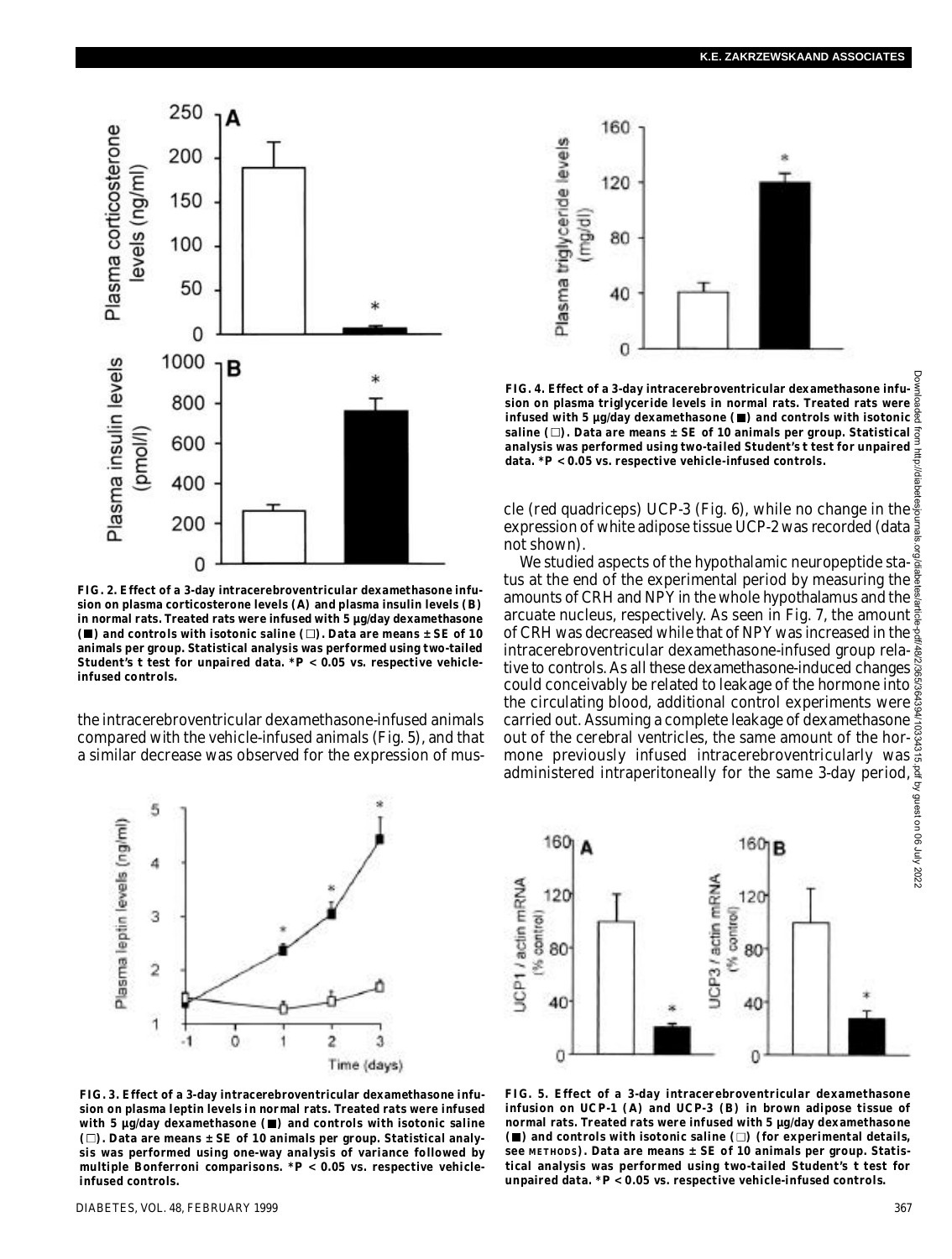

**FIG. 6. Effect of a 3-day intracerebroventricular dexamethasone infusion on UCP-3 in muscle of normal rats. Treated rats were infused with 5 µg/day dexamethasone ( ) and controls with isotonic saline ( ) (for** experimental details, see METHODS). Data are means ± SE of 10 animals **per group. Statistical analysis was performed using two-tailed Student's** *t* **test for unpaired data. \****P* **< 0.05 vs. respective vehicle-infused controls.**

and most of the parameters mentioned above were measured ( Table 1). It was observed that intraperitoneal dexamethasone infusion resulted in definite body weight loss, slight but significant decrease in food intake, and increases in plasma insulin and leptin levels that were less marked than those measured when the intracerebroventricular route of dexamethasone infusion was used. Plasma corticosterone levels were similarly inhibited by both intraperitoneal and intracerebroventricular routes of administration. In keeping with this similarity was the observation that the hypothalamic CRH content was decreased by intraperitoneal as well as intracerebroventricular infusion. In marked contrast to intracerebroventricular dexamethasone administration, intraperitoneal infusion of the hormone resulted in a significant decrease in arcuate nucleus NPY levels.

## **DISCUSSION**

These data show that the continuous (3-day) intracerebroventricular infusion of the synthetic glucocorticoid, dexamethasone,

## TABLE 1

Effect of intraperitoneal dexamethasone infusion on food intake, body weight, neuropeptides, and hormones

|                           | Control          | Intraperitoneal<br>dexamethasone |
|---------------------------|------------------|----------------------------------|
| Food intake (q)           | $20.4 \pm 0.5$   | $18.2 \pm 0.6^*$                 |
| Change in body weight (g) | $5.4 \pm 1.8$    | $-6.4 \pm 2.3^*$                 |
| Arcuate nucleus NPY       |                  |                                  |
| (ng/mg protein)           | $46.7 \pm 5.0$   | $33.8 \pm 2.5^*$                 |
| Hypothalamic CRH          |                  |                                  |
| (ng/mg protein)           | $30.3 \pm 4.3$   | $18.7 \pm 2.2^*$                 |
| Corticosterone (ng/ml)    | $81.0 \pm 20.9$  | $3.0 \pm 3.0^*$                  |
| Insulin (pmol/l)          | $133.4 \pm 18.0$ | $257.7 \pm 30.3*$                |
| Leptin (ng/ml)            | $1.2 \pm 0.1$    | $2.8 \pm 0.4*$                   |

Data are means  $\pm$  SE of five to six rats per group. Statistical analysis was performed by one-way analysis of variance with repeated measures followed by multiple Tukey's comparisons. \**P* < 0.05 for intergroup differences.



**FIG. 7. Effect of a 3-day intracerebroventricular dexamethasone infusion on hypothalamic neuropeptides in normal rats: CRH (***A***) and NPY (***B***). Treated rats were infused with 5 µg/day dexamethasone ( ) and controls with isotonic saline ( ). Mediobasal hypothalamuses were used for CRH measurements, and arcuate hypothalamic nuclei were used for quantification of NPY content (for further experimental** details, see METHODS). Data are means ± SE of 10 animals per group. **Statistical analysis was performed using two-tailed Student's** *t* **test for unpaired data. \****P* **< 0.05 vs. respective vehicle-infused controls.**

to normal rats stimulated their food intake and rate of body weight gain relative to vehicle-infused controls. Such intracerebroventricular infusion of glucocorticoids was accompanied by marked hyperinsulinemia, hypertriglyceridemia, and hyperleptinemia, three salient abnormalities encountered in most obesity syndromes, at least in rodents (41,42).

The observed increase in plasma leptin levels could be partly due to intracerebroventricular glucocorticoid-elicited hyperinsulinemia, since that hormone is a well-documented trigger of adipose tissue *ob* gene expression and leptin secretion (43–45). Continuous intracerebroventricular glucocorticoid infusion abolished the peripheral corticosterone output, in agreement with its well-substantiated negative feedback effect on the HPA axis.

The stimulatory effect of intracerebroventricular glucocorticoids on food intake and body weight is fitting with the observation that intracerebroventricular glucocorticoid infusion resulted in an actual increase in the amount of the potent orexigenic peptide, NPY, in the site of its synthesis, the arcuate nucleus. This increase is in keeping with previous observations showing that a continuous intracerebroventricular infusion of NPY resulted in increased food intake, body weight, insulin output, and fat storage at the expense of substrate utilization by the muscle mass (23,46). When NPYinfused rats were prevented from overeating, similar but less marked hormonal-metabolic alterations were observed (23). Thus, it is postulated that in the absence of hyperphagia (pair-feeding), intracerebroventricular dexamethasone effects might be qualitatively, but not quantitatively, similar to those described in the present study.

The effect of central dexamethasone infusion on overall body weight homeostasis could have been attributed to leakage of the hormone into the peripheral blood. To examine this point, control experiments were carried out in which the same amount of dexamethasone was infused intraperitoneally for the same 3-day period. When comparing the effects of intracerebroventricular and intraperitoneal dexamethasone infusion, specific and important differences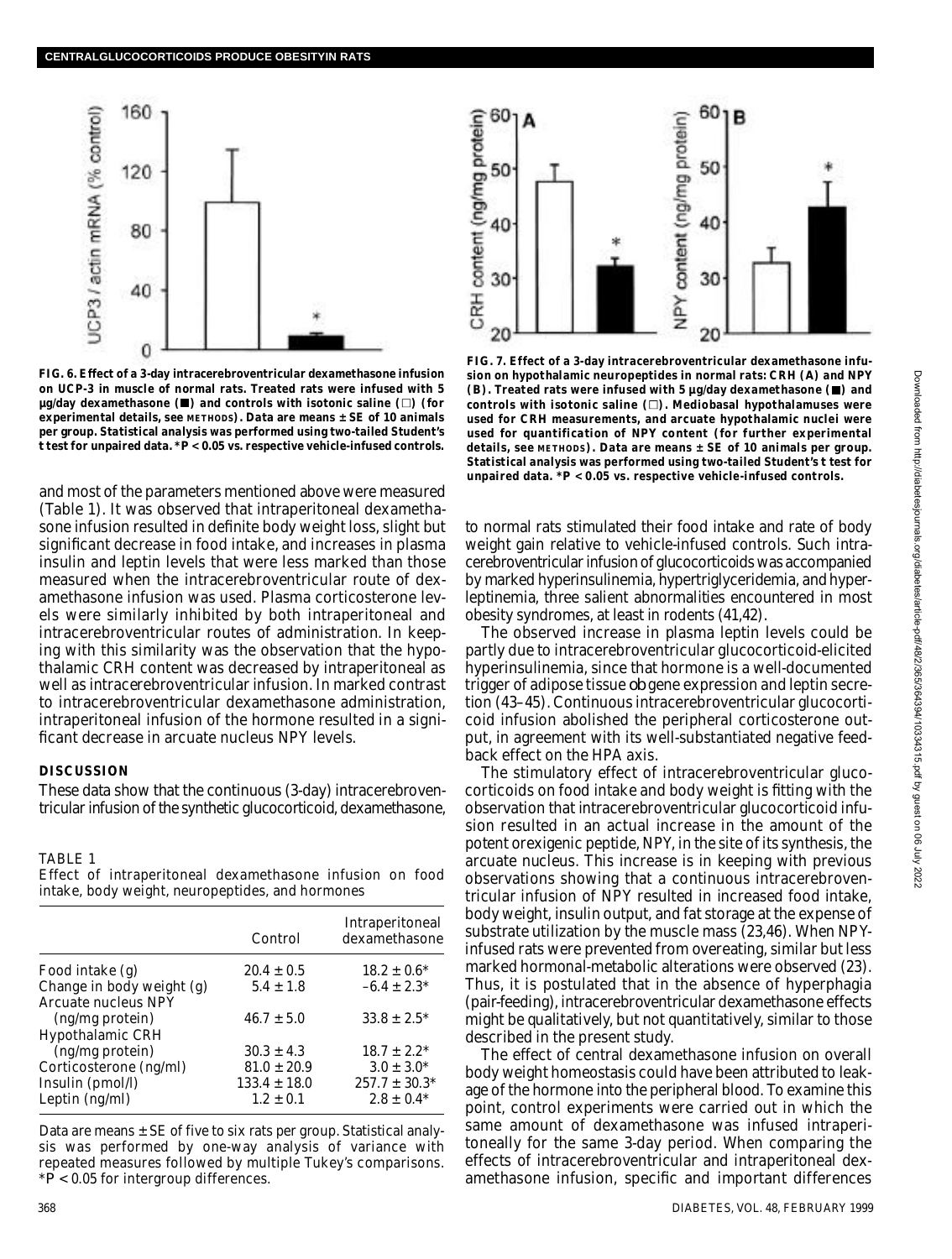were noted. First, intraperitoneal dexamethasone resulted in definite, though still moderate, decreases in food intake and body weight, whereas the opposite was observed when dexamethasone was given intracerebroventricularly, as mentioned above. Both intraperitoneal and intracerebroventricular dexamethasone infusion inhibited the HPA axis, as evidenced by marked decreases in plasma corticosterone levels relative to respective controls. Both intraperitoneal and intracerebroventricular dexamethasone stimulated insulin output, but to a lesser extent in the intraperitoneally (about twofold) than in the intracerebroventricularly (about threefold) infused group. As a likely consequence of both the decrease in body weight and the lesser insulin response, the intraperitoneal infusion of dexamethasone resulted in plasma leptin levels that were only twofold greater than controls, while they were threefold higher than controls in the intracerebroventricularly infused group.

The most striking difference between intracerebroventricular and intraperitoneal dexamethasone administration was found at the level of the regulation of hypothalamic NPY levels. Intracerebroventricular dexamethasone resulted in increased NPY content in the arcuate nucleus in the face of decreases in hypothalamic CRH levels. In contrast, intraperitoneal dexamethasone produced decreases in the levels of both NPY and CRH. We give the following interpretation for such divergent effects of intracerebroventricular and intraperitoneal dexamethasone on hypothalamic neuropeptide homeostasis. With the intracerebroventricular route of dexamethasone administration, the continuous presence of the steroid within the central nervous system appears to stimulate hypothalamic NPY synthesis and, by its mere concentration, to inhibit the effect of leptin on this process. This conclusion is in keeping with previous data indicating that glucocorticoids are inhibitory to leptin action (26). With the intraperitoneal route of dexamethasone administration, it is postulated that the peripheral levels of the steroid favor insulin output and, in combination with the latter, stimulate leptin secretion. It is further postulated that, given the dilution of intraperitoneally administered dexamethasone in the peripheral blood, its central concentration may not be sufficient to prevent the inhibitory effect of leptin on NPY or to favor its own stimulatory action on NPY synthesis. Since hypothalamic CRH levels are similarly decreased by either intracerebroventricular or intraperitoneal dexamethasone administration, it has to be postulated that the HPA axis is more sensitive to the steroid than the pathways implicated in the regulation of NPY homeostasis.

Central NPY has been shown previously to exert part of its peripheral effects by favoring the activity of the efferent vagus nerve (47). CRH reportedly exerts part of its effects via stimulating the activity of sympathetic efferents (32,48). It may thus be proposed that intracerebroventricular glucocorticoids, since they result in increased hypothalamic NPY levels and decreased hypothalamic CRH content, would shift the autonomic nervous system balance toward parasympathetic and away from sympathetic activity. This proposal would be in keeping with the present observation of a markedly decreased expression of UCP-1 and -3 at the level of brown adipose tissue and UCP-3 in muscle, and it would also be in agreement with previous reports showing a role of intracerebroventricular glucocorticoid infusion in stimulating the vagal drive to the endocrine pancreas (49,50).

In conclusion, the data of the present study indicate that intracerebroventricular glucocorticoid infusion in normal rats profoundly alters body weight and hormonal and metabolic homeostasis, favoring storage and overweight. These changes appear to be mediated mainly via an increase in NPY levels produced by central glucocorticoid infusion, substantiated by the observation that intraperitoneal administration of the same dose of dexamethasone produces body weight loss, in line with the decrease in NPY levels.

## **A C K N O W L E D G M E N T S**

This research has been supported by grant no. 31-53719.8 of the Swiss National Science Foundation (Bern, Switzerland) and by a grant-in-aid from Novartis Pharma A.G. (Basel, Switzerland), which also supplied the laboratories with recombinant mouse leptin.

We also would like to thank F. Pralong for valuable help § with the CRH radioimmunoassay. We are indebted to P. $\frac{5}{8}$ Arboit, P. German, and A. Volery (Laboratoires de Recherches  $\frac{8}{3}$ Métaboliques) and to G. Monnet (Novartis) for their skillful technical assistance. Downloaded from http://diabetesjournals.org/diabetes/article-pdf/48/2/365/364394/10334315.pdf by guest on 06 July 2022

### **R E F E R E N C E S**

- 1. Pasquali R, Cantobelli S, Casimirri F, Capelli M, Bortoluzzi L, Flamia R, Labate  $\frac{3}{5}$ AM, Barbara L: The hypothalamic-pituitary-adrenal axis in obese women with different patterns of body fat distribution. *J Clin Endocrinol Metab* 77:341–346, 1993
- 2 . Weaver JU, Kopelman PG, McLoughlin L, Forsling ML, Grossman A: Hyperactivity of the hypothalamo-pituitary-adrenal axis in obesity: a study of ACTH, AVP, beta-lipotrophin and cortisol responses to insulin-induced hypoglycaemia. *Clin Endocrinol* 39:345–350, 1993
- 3 . Peeke PM, Chrousos GP: Hypercortisolism and obesity. *Ann N Y Acad Sci* 771:665–676, 1995
- 4. Chalew S, Nagel H, Shore S: The hypothalamic-pituitary-adrenal axis in obe- $\frac{3}{8}$ sity. Obes Res 3:371-382, 1995
- 5. Ur E, Grossman A, Despres JP: Obesity results as a consequence of gluco-  $\frac{3}{5}$ corticoid induced leptin resistance. *Horm Metab Res* 28:744–747, 1996
- 6 .Andrew R, Phillips DI, Walker BR: Obesity and gender influence cortisol secretion and metabolism in man. *J Clin Endocrinol Metab* 83:1806–1809, 1998 5g
- 7 . Guillaume-Gentil C, Rohner-Jeanrenaud F, Abramo F, Bestetti GE, Rossi GL, Jeanrenaud B: Abnormal regulation of the hypothalamo-pituitary-adrenal  $\frac{15}{22}$  axis in the genetically obese *fa/farat. Endocrinology* 126:1873–1879, 1990 axis in the genetically obese *fa/fa* rat. *Endocrinology* 126:1873-1879, 1990
- 8 . Cunningham JJ, Calles-Escadon J, Garrido F, Carr DB, Bode HH: Hypercorticosteronuria and diminished pituitary responsiveness to corticotropinreleasing factor in obese Zucker rats. *Endocrinology* 118:98–101, 1986
- 9 . Yukimura Y, Bray GA: Effects of adrenalectomy on body weight and the size and the number of fat cells in the Zucker (fatty) rat. *Endocr Res Commun* 5:189–198, 1978
- 10. Yukimura Y, Bray GA, Wolfsen AR: Some effects of adrenalectomy in the fatty rat. *Endocrinology* 103:1924-1928, 1978
- 11. York DA, Godbole V: Effect of adrenalectomy on obese "fatty" rats. *Horm Metab Res* 11:646, 1979
- 12. Holt S, York DA, Fitzsimons JTR: The effects of corticosterone, cold exposure and overfeeding with sucrose on brown adipose tissue of obese Zucker rats (*f a*/*f a*). *Biochem J* 214:215–223, 1983
- 13. Marchington D, Roswell NJ, Stock MJ, York DA: Energy balance, diet-induced thermogenesis and brown adipose tissue in lean and obese *(fal fa)* Zucker rats after adrenalectomy. *J Nutr* 113:1395–1402, 1983
- 14. Castonguay TW, Dallman MF, Stern JS: Some metabolic and behavioral effects of adrenalectomy on obese Zucker rat. *Am J Physiol* 251:R923–R933, 1986
- 15. Freedman MR, Horwitz BA, Stern JS: Effect of adrenalectomy and glucocorticoid replacement on development of obesity. Am J Physiol 250:R595-R607, 1986
- 16. Langley SC, York DA: Increased type II glucocorticoid-receptor numbers and glucocorticoid-sensitive enzyme activities in the brain of the obese Zucker rat. *Brain Res* 533:268–274, 1990
- 17. Green PK, Wilkinson CW, Woods SC: Intraventricular corticosterone increases the rate of body weight gain in underweight adrenalectomized rats. *E n d o c r i n o l o g y* 130:269–275, 1992
- 18. Dallman MF, Akana SF, Strack AM, Hanson ES, Sebastian RJ: The neural network that regulates energy balance is responsive to glucocorticoids and

://diabe